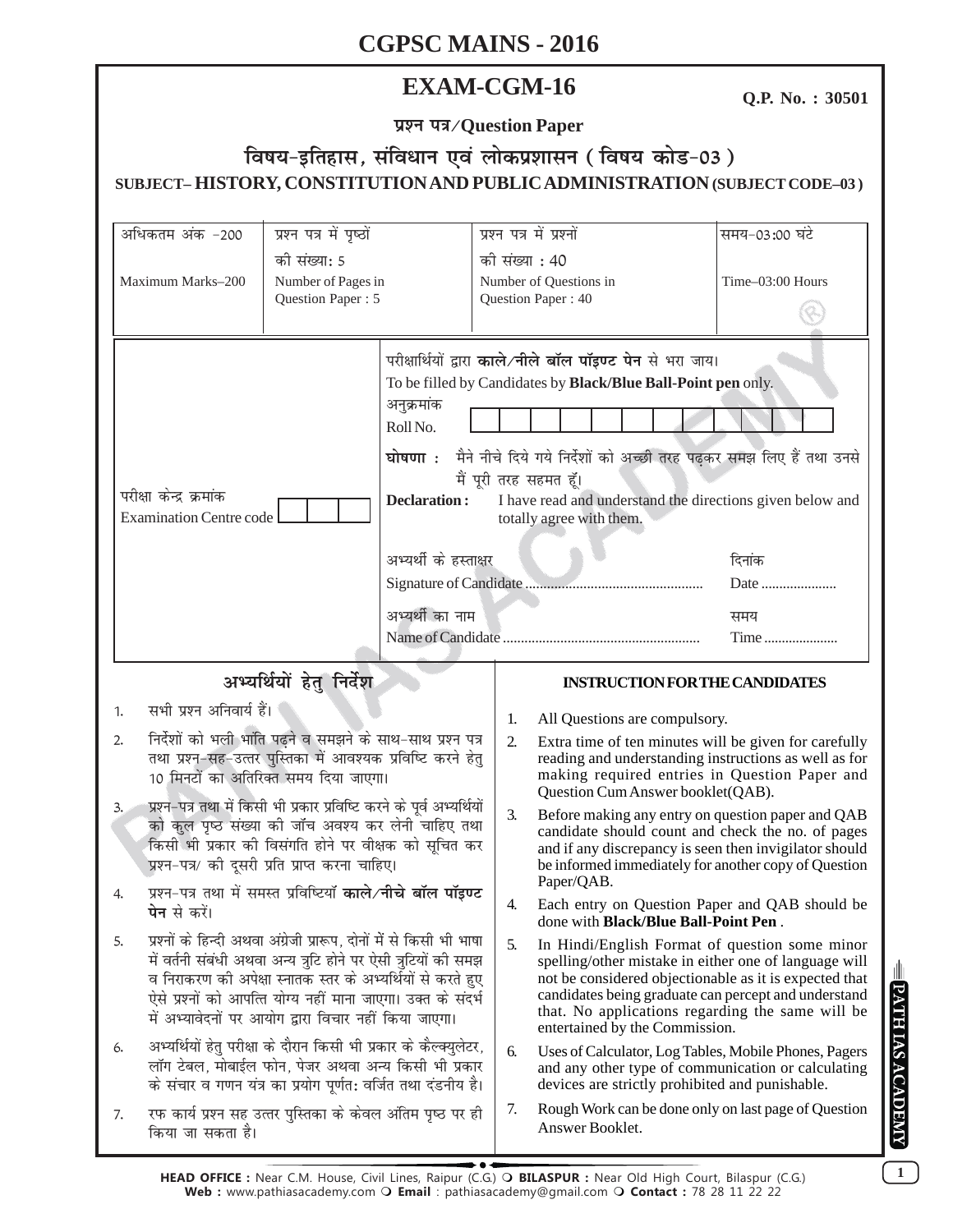#### **खण्ड** - 1

#### **SECTION -1**

#### (उत्तर की शब्द सीमा - 30, अंक - 02)

#### **भाग - 1**

- 1. सिन्धु सभ्यता के पतन के चार संभावित कारणों का उल्लेख कीजिये। Discuss the four probable reasons for the decline of the Indus Civilization.
- 2. वौद्धधर्म की लोकप्रियता के चार प्रमुख कारणों का उल्लेख कीजिये। Write four main causes of the popularity of Buddhism.
- 3. विजयनगर शासनकालीन निर्मित दो मंदिरों के नाम लिखिये। Write the names of two temples built during the Vijaynagar rule.
- 4. मराठों के अभ्यदय के चार प्रमख कारणों का उल्लेख कीजिये। Describe the four main causes for the rise of Marathas.

#### <u>भाग - 2</u>

- 1. श्रीमती एनी बेसेण्ट तथा महात्मा गाँधी द्वारा प्रारम्भ किये गये समाचार पत्रों के नाम लिखियें। Write the names of newspapers started by Mrs. Annie Besant and Mahatma Gandhi.
- 2. स्वामी विवेकानन्द के शिकागो भाषण का मुख्य सार क्या था ? What was the main essence of the speech of Swami Vivekanand and Chicago ?
- 3. भारत सेवक मण्डल के बारे में आप क्या जानते है ? What do you know about Bharat Sevak Mandal ?
- 4. 1857 की क्रान्ति में अजीमुल्ला खाँन की क्या भूमिका थी ? What was the role of Azimullah Khan in the revolt of 1857 ?

#### भाग - 3

- 1. पाण्डुवंश के शासक तीवरदेव की उपलब्धियों का उल्लेख कीजिये।
- 1. Narrate the achievements of Tivardev, the ruler of Pandu dynasty.
- 2. मराठा प्रशासन के अंतर्गत 'परगना पद्धति' के बारे में आप क्या जानते है ?
- 2. What do you know about the 'Pargana System' under the Maratha Administration ?
- 3. प्रथम बी.एन.सी. मिल मजदर आंदोलन पर एक टीप लिखिए।
- 3. Write a note on the first B.N.C Mill Workers' Movement.
- 4. छत्तीसगढ की रियासतों का भारतीय संघ में विलय किस प्रकार हुआ ?
- 4. How come the states of Chhattisgarh were merged in the Indian Union ?

#### भाग - 4

- 1. भारतीय संविधान के अन्तर्गत 'राज्य' के अर्थ को समझाइए। Explain the meaning of the 'state' under the Constitution of India.
- 2. भारत सरकार अधिनियम 1919 की विशेषताएँ बताइए। Discuss the salient features of Govt. of India Act. 1919.
- 3. भारत के संविधान की छठवीं अनुसूची का वर्णन कीजिए ।

Explain the sixth schedule of the Constitution of India.

4. भारत के राष्ट्रपति के विरूद्ध महाभियोग प्रक्रिया का उल्लेख कीजिए। Describe the impeachment procedure against the President of India.

PATH IAS ACADEMY

**HEAD OFFICE :** Near C.M. House, Civil Lines, Raipur (C.G.) **BILASPUR :** Near Old High Court, Bilaspur (C.G.) **Web :** www.pathiasacademy.com **Email** : pathiasacademy@gmail.com **Contact :** 78 28 11 22 22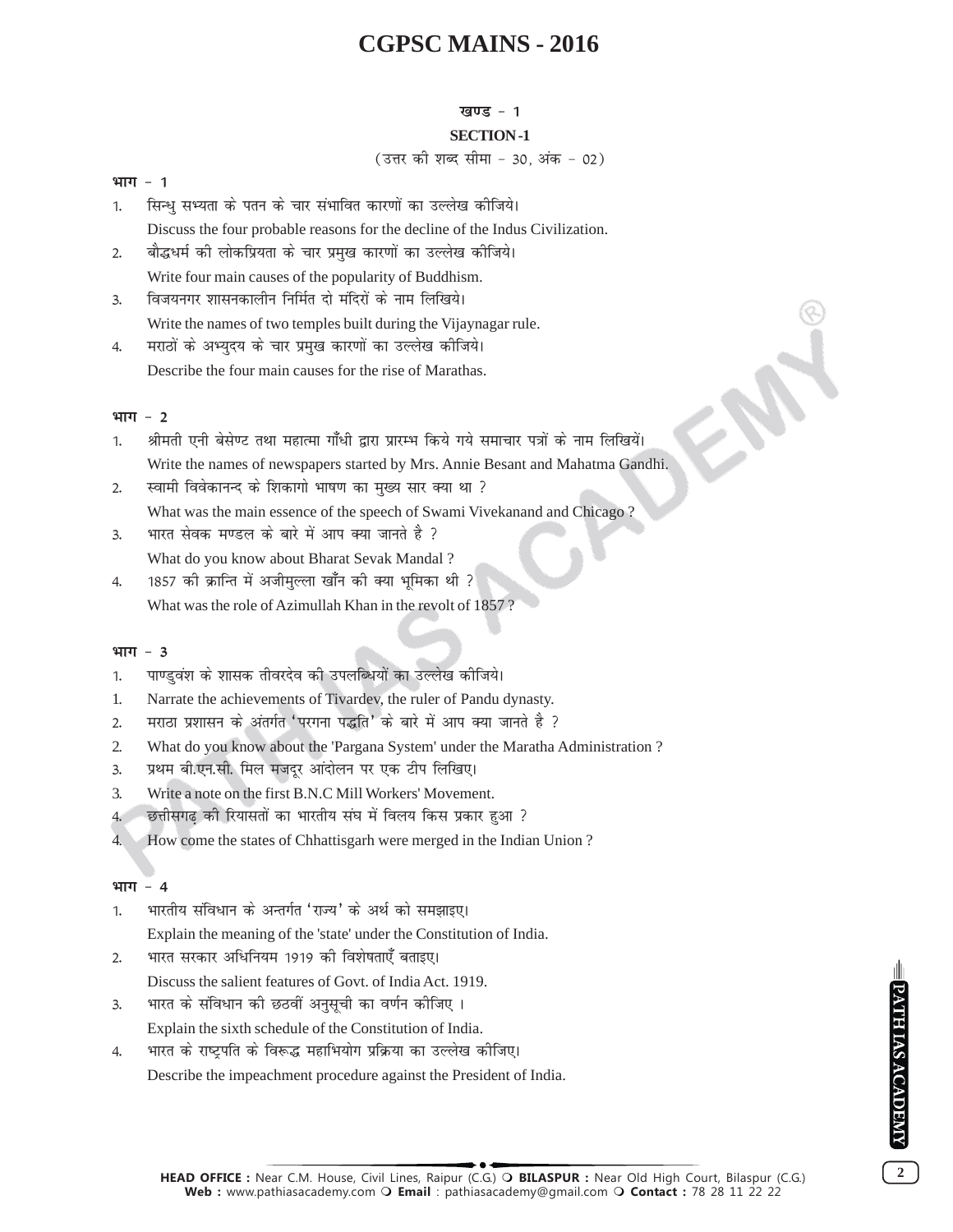#### भाग - 5

- 1. लोक प्रशासन का प्रबंधात्मक दृष्टिकोण समझाईये। Explain the managerial view of public Administration.
- 2. लोक प्रशासन की अध्ययन पद्धतियाँ कौन-कौन सी है ? What are the methods of study of Public Administration ?
- 3. प्रतिबद्ध या वचनबद्ध नौकरशाही का अर्थ बताईए। Explain the meaning of 'Committed bureaucracy".
- 4. 'पर्यवेक्षण' से आप क्या समझते हैं ? What do you understand by the term 'Supervision' ?

#### **खण्ड - 2**

#### **SECTION -2**

(उत्तर को शब्द सीमा - 60, अंक - 04)

#### **भाग - 1**

- 5. रथायी बंदोबस्त से आप क्या समझते है ? वर्णन करें। What do you understand by the permanent Settlement ? Describe .
- 6. सिराजुद्दौला और ईस्ट इण्डिया कम्पनी के बीच सम्बंधों का वर्णन कीजिये। Describe the relation between Sirajuddaula and East India Company.

#### भाग - 2

- 5. धन बहिर्गमन सिद्धान्त क्या है ? What is theory of Drain of Wealth ?
- 6. ' कामागाटामारू जहाज' की वीरतापूर्ण घटना का उल्लेख कीजिये। Give an account of the heroic incident involving the ship 'Kamagata Maru.

#### **भाग - 3**

- 5. कलचुरि शासक जाजल्लदेव प्रथम की उपलब्धियों को रेखांकित कीजिये। Trace the acheievements of Kalchuri King jajalladeva, the first.
- 6. परलकोट विद्रोह पर एक टिप्पणी लिखिये। Write a note on the Paralkot Revolt.

#### भाग - 4

- 5. सर्वोच्च न्यायालय के अपीलीय क्षेत्राधिकार का वर्णन कीजिए। Describe the appellate jurisdiction of the Supreme Court of India
- 6. भारत के चुनाव आयोग के अधिकारों का वर्णन कीजिए। Explain the rights of Election Commission of India.

#### भाग - 5

- 5. 'सात-एस' मॉडल की व्याख्या कीजिए। Explain Seven - S' model.
- 6. जिला कलेक्टर की आपदा-निवारक के रूप में भूमिका का विवेचन कीजिए। Discuss the role of District Collector as a Disaster Mitigator.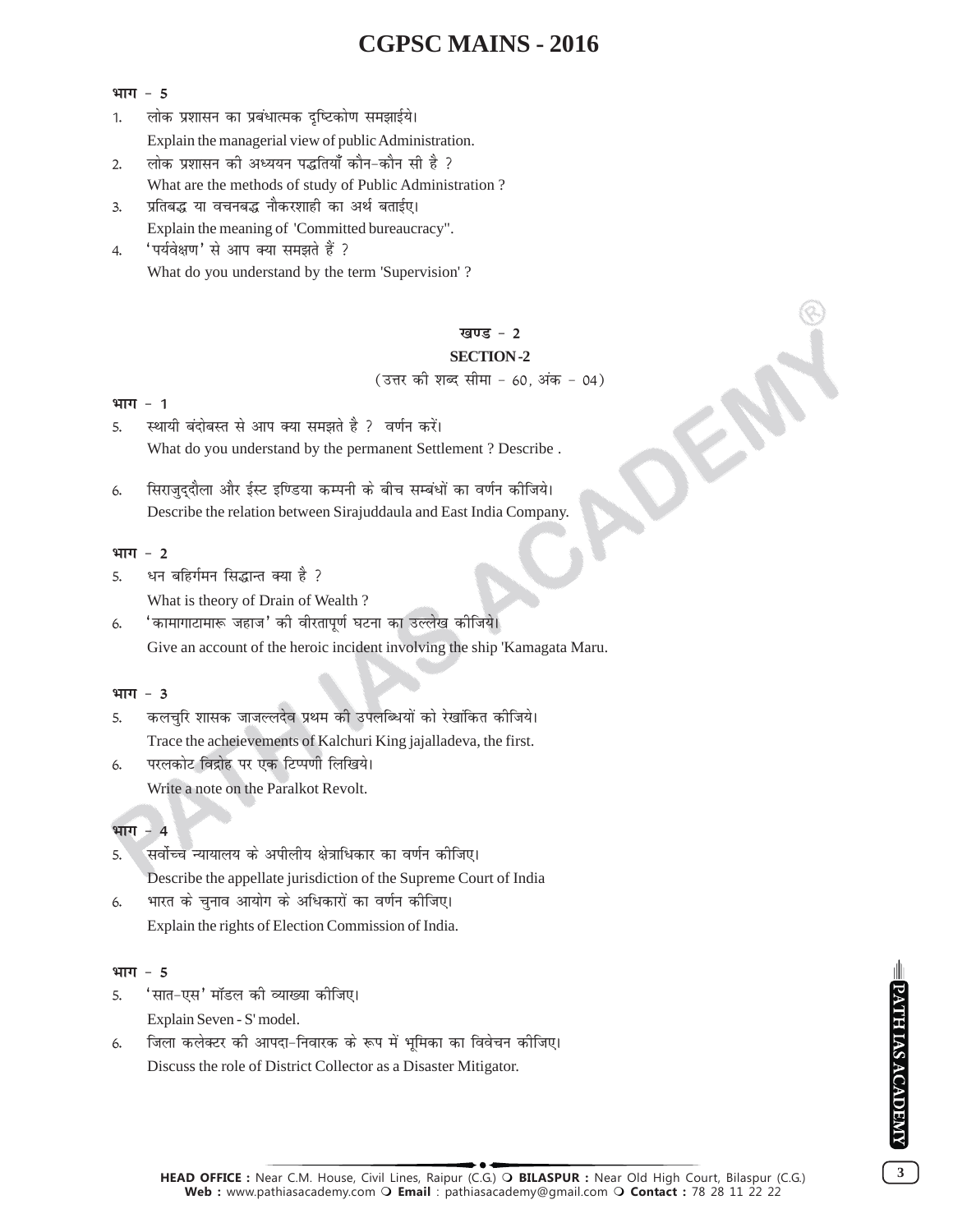#### **खण्ड - 3**

#### **SECTION -3**

(उत्तर को शब्द सीमा - 100. अंक - 08)

#### **भाग - 1**

7. वैदिककालीन साहित्यिक स्त्रोतों का उल्लेख कीजिये। Describe the literary sources of Vedic Period.

#### **भाग - 2**

- 7. नरमपंथी राजनीति की कार्यप्रणाली का वर्णन कीजिये। Describe the methods of moderate politics.
- **भाग 3**
- 7. भारत छोडो आंदोलन के दौरान रायपुर में हुए विद्यार्थी आंदोलन पर प्रकाश डालिए। Throw light on the student movement occurred in Raipur during the Quit India Movement.

#### **भाग - 4**

7. संघ लोक सेवा आयोग के अधिकारों का वर्णन कीजिए। Discuss the rights of Union Public Service Commission.

#### **भाग - 5**

7. सतत् या धारित विकास पर एक टिप्पणी लिखिए। Write a note on Sustainable Development.

# खण्ड -

OE

## **SECTION -4**

( उत्तर की शब्द सीमा - 250, अंक - 20) (इस खण्ड में विभिन्न भागों से कुल 03 प्रश्न दिए जाएंगे। अभ्यार्थी को इनमें से कोई 02 उत्तर देने होंगें)

#### **भाग - 1**

8. ब्रिटिश आर्थिक नीति के संदर्भ में निम्नलिखित का विश्लेषण कोजिये। 1) d`f"k vkSj d`"kdksa ij izHkko 2) vk/qfud m|ksxksa dk fodkl Analyse the following in the context of British Economic Policy. 1) Effect on agriculture and Peasants 2) Development of Modern Industries

#### भाग - 3

- 8. A) सविनय अवज्ञा आंदोलन के दौरान छत्तीसगढ में हुए जंगल सत्याग्रहों पर एक टिप्पणी लिखिए। (10+10=20) Write a note on the Jungle Satyagrahas in Chhattisgarh during the Civil Disobedience Movement.
	- B) व्यक्तिगत सत्याग्रह में छत्तीसगढ के योगदान को रेखांकित कीजिए।

Trace the contribution of Chhattisgarh in the Individual Satyagraha.

#### **भाग - 4**

- 8. a) भारतीय संविधान के अनुच्छेद 21 में वर्णित जीवन व दैहिक स्वतंत्रता के अधिकार का उल्लेख कीजिए। (10+10=20) Explain the right to life and personal liberty as provided under Article 21 of the Constitution of India.
	- b) भारतीय संविधान में उल्लेखित संशोधन की प्रक्रियाओं का वर्णन कीजिए।

Discuss the procedures of amendment as mentioned in the Constitution of India.